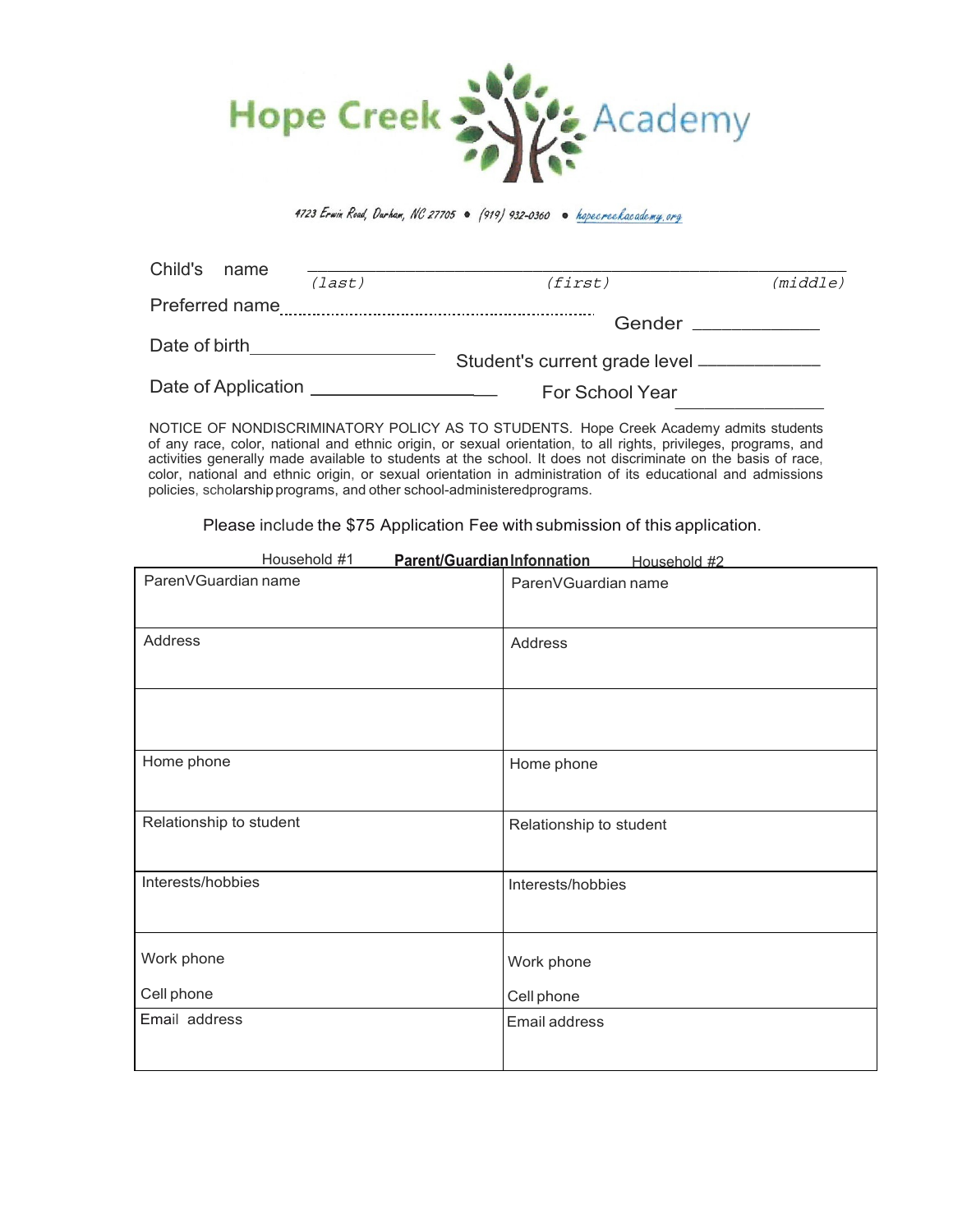| Names, ages (w/ DOB), & relationships of other | Names, ages (w/ DOB), & relationships of other |
|------------------------------------------------|------------------------------------------------|
| household residents                            | household residents                            |
|                                                |                                                |

Emergency contact (other than a parent):

| (name)                                                      | (relationship)                                                                  | (number) |  |  |  |  |  |
|-------------------------------------------------------------|---------------------------------------------------------------------------------|----------|--|--|--|--|--|
| Emergency contact (other than a parent):                    |                                                                                 |          |  |  |  |  |  |
| (name)                                                      | (relationship)                                                                  | (number) |  |  |  |  |  |
| Student's current school                                    |                                                                                 |          |  |  |  |  |  |
|                                                             |                                                                                 |          |  |  |  |  |  |
| Previous schools/grades attended                            |                                                                                 |          |  |  |  |  |  |
|                                                             |                                                                                 |          |  |  |  |  |  |
| Student's medical concerns/allergies and current medication |                                                                                 |          |  |  |  |  |  |
|                                                             |                                                                                 |          |  |  |  |  |  |
| dislikes.                                                   | Describe your child. Please include place in the family, personality, likes and |          |  |  |  |  |  |

Describe your child's strengths.